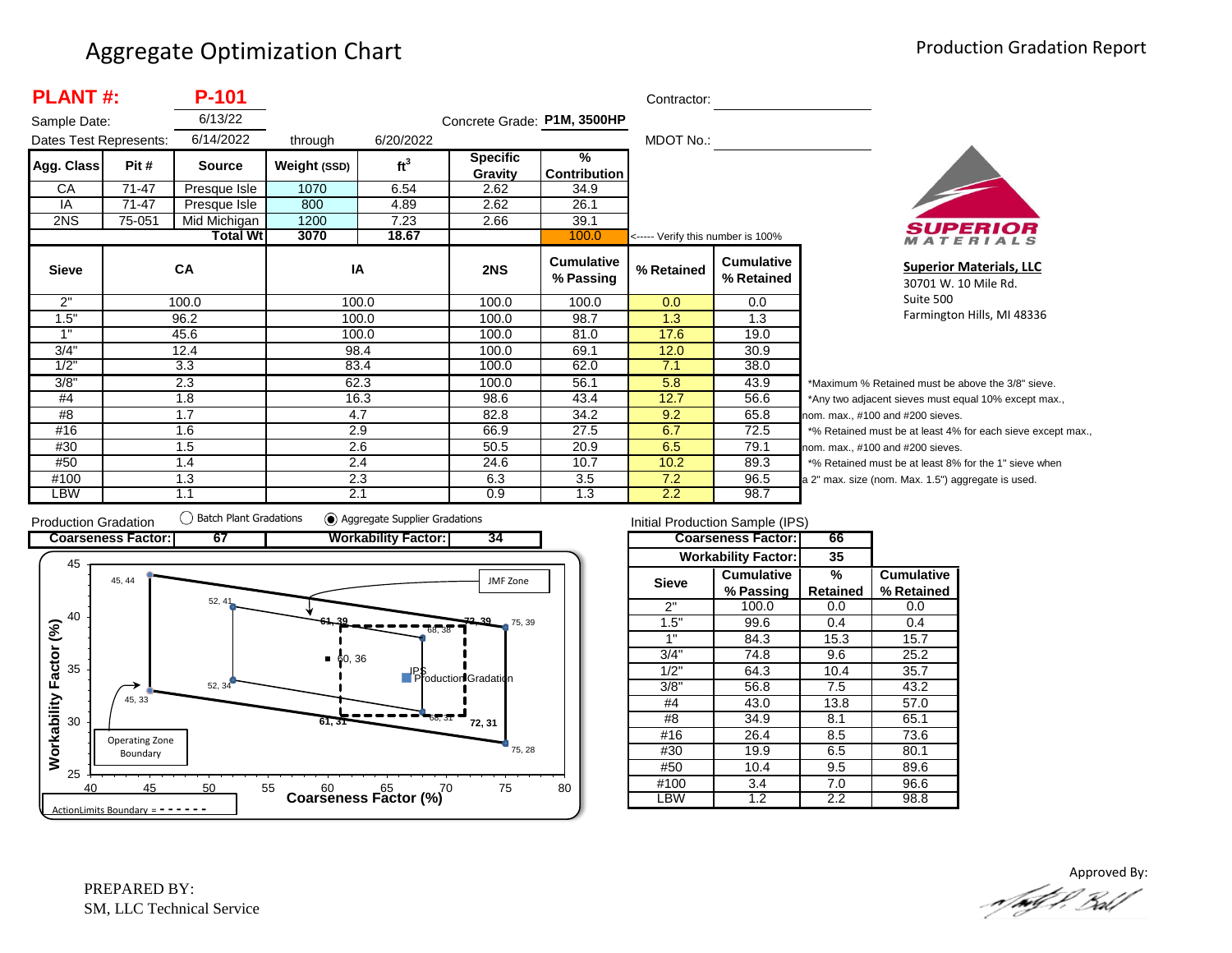| <b>PLANT#:</b><br>P-102 |        |                 |              |                 |                            | Contractor:                          |                                   |                                 |
|-------------------------|--------|-----------------|--------------|-----------------|----------------------------|--------------------------------------|-----------------------------------|---------------------------------|
| Sample Date:            |        | 6/13/22         |              |                 |                            | Concrete Grade: P1M, 3500HP          |                                   |                                 |
| Dates Test Represents:  |        | 6/14/2022       | through      | 6/20/2022       |                            |                                      | MDOT No.:                         |                                 |
| Agg. Class              | Pit #  | <b>Source</b>   | Weight (SSD) | ft <sup>3</sup> | <b>Specific</b><br>Gravity | $\frac{9}{6}$<br><b>Contribution</b> |                                   |                                 |
| CA                      | 58-003 | Stoneco         | 1370         | 8.16            | 2.69                       | 43.9                                 |                                   |                                 |
| IA                      | 58-003 | Stoneco         | 550          | 3.28            | 2.69                       | 17.6                                 |                                   |                                 |
| 2NS                     | 81-019 | Pleasant Lake   | 1200         | 7.26            | 2.65                       | 38.5                                 |                                   |                                 |
|                         |        | <b>Total Wt</b> | 3120         | 18.70           |                            | 100.0                                | <----- Verify this number is 100% |                                 |
| <b>Sieve</b>            |        | <b>CA</b>       | IA           |                 | 2NS                        | <b>Cumulative</b><br>% Passing       | % Retained                        | <b>Cumulative</b><br>% Retained |
| 2"                      |        | 100.0           | 100.0        |                 | 100.0                      | 100.0                                | 0.0                               | 0.0                             |
| 1.5"                    |        | 100.0           | 100.0        |                 | 100.0                      | 100.0                                | 0.0                               | 0.0                             |
| 1"                      |        | 62.2            | 100.0        |                 | 100.0                      | 83.4                                 | 16.6                              | 16.6                            |
| $3/\overline{4}$ "      |        | 33.8            | 100.0        |                 | 100.0                      | 70.9                                 | 12.5                              | 29.1                            |
| 1/2"                    |        | 16.4            | 95.5         |                 | 100.0                      | 62.5                                 | 8.4                               | 37.5                            |
| 3/8"                    |        | 7.4             | 83.6         |                 | 100.0                      | 56.4                                 | 6.0                               | 43.6                            |
| #4                      |        | 3.3             | 26.6         |                 | 98.7                       | 44.1                                 | 12.3                              | 55.9                            |
| #8                      |        | 2.4             | 7.5          |                 | 84.6                       | 34.9                                 | 9.2                               | 65.1                            |
| #16                     |        | 1.9             | 3.5          |                 | 68.5                       | 27.8                                 | 7.1                               | 72.2                            |
| #30                     |        | 1.6             | 2.4          |                 | 51.7                       | 21.0                                 | 6.8                               | 79.0                            |
| #50                     |        | 1.5             | 2.2          |                 | 24.5                       | 10.5                                 | 10.5                              | 89.5                            |
| #100                    |        | 1.4             | 2.0          |                 | 7.2                        | 3.7                                  | 6.7                               | 96.3                            |
| LBW                     |        | 1.3             | 1.8          |                 | 1.2                        | 1.3                                  | 2.4                               | 98.7                            |



**Superior Materials, LLC** 30701 W. 10 Mile Rd. Suite 500 Farmington Hills, MI 48336

\*Maximum % Retained must be above the 3/8" sieve. \*Any two adjacent sieves must equal 10% except max., om. max., #100 and #200 sieves. \*% Retained must be at least 4% for each sieve except max., om. max., #100 and #200 sieves. \*% Retained must be at least 8% for the 1" sieve when 2" max. size (nom. Max. 1.5") aggregate is used.



| Intial Production Sample (IPS) |                            |          |                   |  |  |  |  |  |
|--------------------------------|----------------------------|----------|-------------------|--|--|--|--|--|
|                                | <b>Coarseness Factor:</b>  | 67       |                   |  |  |  |  |  |
|                                | <b>Workability Factor:</b> | 35       |                   |  |  |  |  |  |
| <b>Sieve</b>                   | Cumulative                 | ℅        | <b>Cumulative</b> |  |  |  |  |  |
|                                | % Passing                  | Retained | % Retained        |  |  |  |  |  |
| 2"                             | 100.0                      | 0.0      | 0.0               |  |  |  |  |  |
| 1.5"                           | 100.0                      | 0.0      | 0.0               |  |  |  |  |  |
| 1"                             | 85.5                       | 14.5     | 14.5              |  |  |  |  |  |
| 3/4"                           | 73.4                       | 12.1     | 26.6              |  |  |  |  |  |
| 1/2"                           | 61.0                       | 12.4     | 39.0              |  |  |  |  |  |
| 3/8"                           | 56.2                       | 4.8      | 43.8              |  |  |  |  |  |
| #4                             | 43.1                       | 13.1     | 56.9              |  |  |  |  |  |
| #8                             | 34.9                       | 8.2      | 65.1              |  |  |  |  |  |
| #16                            | 29.4                       | 5.5      | 70.6              |  |  |  |  |  |
| #30                            | 21.6                       | 7.8      | 78.4              |  |  |  |  |  |
| #50                            | 8.1                        | 13.4     | 91.9              |  |  |  |  |  |
| #100                           | $2.2\,$                    | 5.9      | 97.8              |  |  |  |  |  |
| .BW                            | 1.4                        | 0.8      | 98.6              |  |  |  |  |  |

Approved By:<br>Approved By: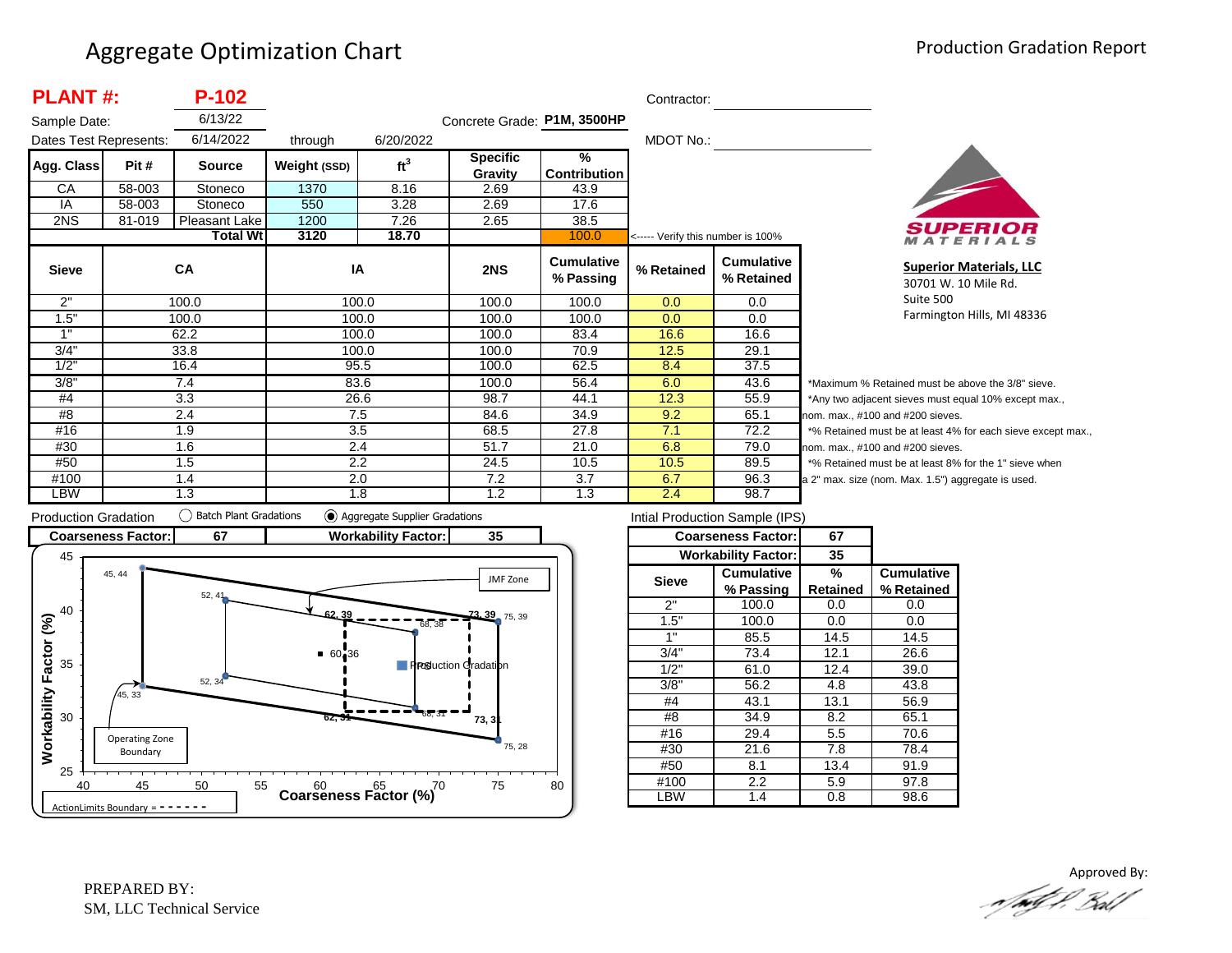| <b>PLANT#:</b><br>P-103 |        |                 |              |                 |                             |                                      | Contractor:                       |                                 |
|-------------------------|--------|-----------------|--------------|-----------------|-----------------------------|--------------------------------------|-----------------------------------|---------------------------------|
| Sample Date:            |        | 6/13/22         |              |                 | Concrete Grade: P1M, 3500HP |                                      |                                   |                                 |
| Dates Test Represents:  |        | 6/14/2022       | through      | 6/20/2022       |                             |                                      | MDOT No.:                         |                                 |
| Agg. Class              | Pit #  | <b>Source</b>   | Weight (SSD) | ft <sup>3</sup> | <b>Specific</b><br>Gravity  | $\frac{9}{6}$<br><b>Contribution</b> |                                   |                                 |
| CA                      | 58-003 | Stoneco         | 1370         | 8.16            | 2.69                        | 43.9                                 |                                   |                                 |
| IA                      | 58-003 | Stoneco         | 550          | 3.28            | 2.69                        | 17.6                                 |                                   |                                 |
| 2NS                     | 81-019 | Pleasant Lake   | 1200         | 7.26            | 2.65                        | 38.5                                 |                                   |                                 |
|                         |        | <b>Total Wt</b> | 3120         | 18.70           |                             | 100.0                                | <----- Verify this number is 100% |                                 |
| <b>Sieve</b>            |        | <b>CA</b>       | IA           |                 | 2NS                         | <b>Cumulative</b><br>% Passing       | % Retained                        | <b>Cumulative</b><br>% Retained |
| 2"                      |        | 100.0           | 100.0        |                 | 100.0                       | 100.0                                | 0.0                               | 0.0                             |
| 1.5"                    |        | 100.0           | 100.0        |                 | 100.0                       | 100.0                                | 0.0                               | 0.0                             |
| 1"                      |        | 62.2            | 100.0        |                 | 100.0                       | 83.4                                 | 16.6                              | 16.6                            |
| 3/4"                    |        | 33.8            | 100.0        |                 | 100.0                       | 70.9                                 | 12.5                              | 29.1                            |
| 1/2"                    |        | 16.4            | 95.5         |                 | 100.0                       | 62.5                                 | 8.4                               | 37.5                            |
| 3/8"                    |        | 7.4             | 83.6         |                 | 100.0                       | 56.4                                 | 6.0                               | 43.6                            |
| #4                      |        | 3.3             | 26.6         |                 | 98.7                        | 44.1                                 | 12.3                              | 55.9                            |
| #8                      |        | 2.4             | 7.5          |                 | 84.6                        | 34.9                                 | 9.2                               | 65.1                            |
| #16                     |        | 1.9             | 3.5          |                 | 68.5                        | 27.8                                 | 7.1                               | 72.2                            |
| #30                     |        | 1.6             | 2.4          |                 | 51.7                        | 21.0                                 | 6.8                               | 79.0                            |
| #50                     |        | 1.5             | 2.2          |                 | 24.5                        | 10.5                                 | 10.5                              | 89.5                            |
| #100                    |        | 1.4             | 2.0          |                 | 7.2                         | 3.7                                  | 6.7                               | 96.3                            |
| LBW                     |        | 1.3             | 1.8          |                 | 1.2                         | 1.3                                  | 2.4                               | 98.7                            |



**Superior Materials, LLC** 30701 W. 10 Mile Rd. Suite 500 Farmington Hills, MI 48336

\*Maximum % Retained must be above the 3/8" sieve. \*Any two adjacent sieves must equal 10% except max., om. max.,  $#100$  and  $#200$  sieves. \*% Retained must be at least 4% for each sieve except max., om. max., #100 and #200 sieves. % Retained must be at least 8% for the 1" sieve when 2" max. size (nom. Max. 1.5") aggregate is used.



| Intial Production Sample (IPS) |                            |          |                   |  |  |  |  |  |
|--------------------------------|----------------------------|----------|-------------------|--|--|--|--|--|
|                                | <b>Coarseness Factor:</b>  | 67       |                   |  |  |  |  |  |
|                                | <b>Workability Factor:</b> | 35       |                   |  |  |  |  |  |
| <b>Sieve</b>                   | <b>Cumulative</b>          | %        | <b>Cumulative</b> |  |  |  |  |  |
|                                | % Passing                  | Retained | % Retained        |  |  |  |  |  |
| 2"                             | 100.0                      | 0.0      | 0.0               |  |  |  |  |  |
| 1.5"                           | 100.0                      | 0.0      | 0.0               |  |  |  |  |  |
| 1"                             | 85.5                       | 14.5     | 14.5              |  |  |  |  |  |
| 3/4"                           | 73.4                       | 12.1     | 26.6              |  |  |  |  |  |
| 1/2"                           | 61.0                       | 12.4     | 39.0              |  |  |  |  |  |
| 3/8"                           | 56.2                       | 4.8      | 43.8              |  |  |  |  |  |
| #4                             | 43.1                       | 13.1     | 56.9              |  |  |  |  |  |
| #8                             | 34.9                       | 8.2      | 65.1              |  |  |  |  |  |
| #16                            | 29.4                       | 5.5      | 70.6              |  |  |  |  |  |
| #30                            | 21.6                       | 7.8      | 78.4              |  |  |  |  |  |
| #50                            | 8.1                        | 13.4     | 91.9              |  |  |  |  |  |
| #100                           | 2.2                        | 5.9      | 97.8              |  |  |  |  |  |
| -BW                            | 1.4                        | 0.8      | 98.6              |  |  |  |  |  |

Approved BY:a fødf f. Bolf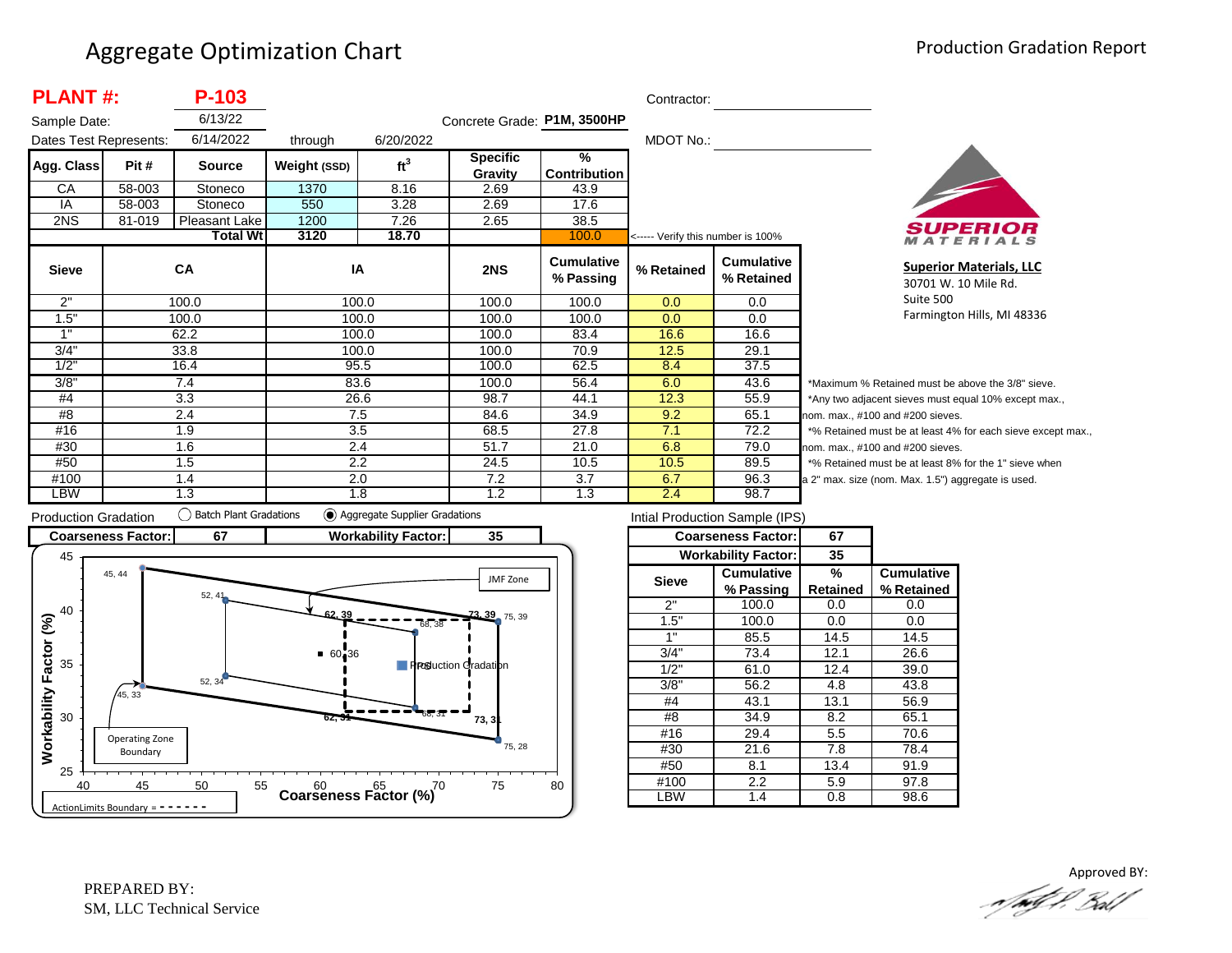|                        | <b>PLANT#:</b><br>$P-12$         |               |              |                                   |                             |                                | Contractor: |                                 |                   |
|------------------------|----------------------------------|---------------|--------------|-----------------------------------|-----------------------------|--------------------------------|-------------|---------------------------------|-------------------|
| Sample Date:           |                                  | 6/13/22       |              |                                   | Concrete Grade: P1M, 3500HP |                                |             |                                 |                   |
| Dates Test Represents: |                                  | 6/14/2022     | through      | 6/20/2022                         |                             |                                | MDOT No.:   |                                 |                   |
| Agg. Class             | Pit#                             | <b>Source</b> | Weight (SSD) | ft <sup>3</sup>                   | <b>Specific</b>             | $\frac{9}{6}$                  |             |                                 |                   |
|                        |                                  |               |              |                                   | Gravity                     | <b>Contribution</b>            |             |                                 |                   |
| CA                     | $71 - 47$                        | Presque Isle  | 900          | 5.50                              | 2.62                        | 29.3                           |             |                                 |                   |
| IA                     | 71-47                            | Presque Isle  | 920          | 5.63                              | 2.62                        | 30.0                           |             |                                 |                   |
| 2NS                    | 63-115                           | Ray Rd        | 1250         | 7.56                              | 2.65                        | 40.7                           |             |                                 |                   |
|                        | <b>Total Wt</b><br>3070<br>18.69 |               | 100.0        | <----- Verify this number is 100% |                             |                                |             |                                 |                   |
| <b>Sieve</b>           |                                  | <b>CA</b>     | IA           |                                   | 2NS                         | <b>Cumulative</b><br>% Passing | % Retained  | <b>Cumulative</b><br>% Retained |                   |
| 2"                     |                                  | 100.0         | 100.0        |                                   | 100.0                       | 100.0                          | 0.0         | 0.0                             |                   |
| 1.5"                   |                                  | 98.8          | 100.0        |                                   | 100.0                       | 99.6                           | 0.4         | 0.4                             |                   |
| 1"                     |                                  | 47.2          | 100.0        |                                   | 100.0                       | 84.5                           | 15.1        | 15.5                            |                   |
| 3/4"                   |                                  | 10.8          | 98.7         |                                   | 100.0                       | 73.5                           | 11.1        | 26.5                            |                   |
| 1/2"                   |                                  | 2.6           | 78.6         |                                   | 100.0                       | 65.0                           | 8.4         | 35.0                            |                   |
| 3/8"                   |                                  | 1.9           | 56.3         |                                   | 100.0                       | 58.1                           | 6.9         | 41.9                            | $*_{N}$           |
| #4                     |                                  | 1.7           | 14.6         |                                   | 96.8                        | 44.3                           | 13.9        | 55.7                            | $^*A$             |
| #8                     | 1.7                              |               | 6.0          |                                   | 80.3                        | 35.0                           | 9.3         | 65.0                            | non               |
| #16                    |                                  | 1.7           | 4.0          |                                   | 63.7                        | 27.6                           | 7.4         | 72.4                            | $*_{\frac{0}{2}}$ |
| #30                    |                                  | 1.6           | 3.3          |                                   | 47.6                        | 20.8                           | 6.8         | 79.2                            | non               |
| #50                    |                                  | 1.6           | 3.0          |                                   | 25.5                        | 11.8                           | 9.1         | 88.2                            | $*_{\frac{0}{2}}$ |
| #100                   |                                  | 1.5           | 2.7          |                                   | 5.3                         | 3.4                            | 8.3         | 96.6                            | a 2'              |
| <b>LBW</b>             |                                  | 1.2           | 2.2          |                                   | 1.0                         | 1.4                            | 2.0         | 98.6                            |                   |



**Superior Materials, LLC** 30701 W. 10 Mile Rd. Suite 500 Farmington Hills, MI 48336

laximum % Retained must be above the 3/8" sieve. ny two adjacent sieves must equal 10% except max., m. max., #100 and #200 sieves. 6 Retained must be at least 4% for each sieve except max., m. max., #100 and #200 sieves. 6 Retained must be at least 8% for the 1" sieve when max. size (nom. Max. 1.5") aggregate is used.



| Intial Production Sample (IPS) |                            |          |                   |  |  |  |  |  |
|--------------------------------|----------------------------|----------|-------------------|--|--|--|--|--|
|                                | <b>Coarseness Factor:</b>  | 67       |                   |  |  |  |  |  |
|                                | <b>Workability Factor:</b> | 35       |                   |  |  |  |  |  |
| Sieve                          | <b>Cumulative</b>          | %        | <b>Cumulative</b> |  |  |  |  |  |
|                                | % Passing                  | Retained | % Retained        |  |  |  |  |  |
| 2"                             | 100.0                      | 0.0      | 0.0               |  |  |  |  |  |
| 1.5"                           | 99.6                       | 0.4      | 0.4               |  |  |  |  |  |
| 1"                             | 83.9                       | 15.7     | 16.1              |  |  |  |  |  |
| 3/4"                           | 74.0                       | 9.8      | 26.0              |  |  |  |  |  |
| 1/2"                           | 63.7                       | 10.3     | 36.3              |  |  |  |  |  |
| 3/8"                           | 56.4                       | 7.3      | 43.6              |  |  |  |  |  |
| #4                             | 43.0                       | 13.4     | 57.0              |  |  |  |  |  |
| #8                             | 35.1                       | 7.9      | 64.9              |  |  |  |  |  |
| #16                            | 29.0                       | 6.1      | 71.0              |  |  |  |  |  |
| #30                            | 20.9                       | 8.0      | 79.1              |  |  |  |  |  |
| #50                            | 8.1                        |          | 91.9              |  |  |  |  |  |
| #100                           | 1.6                        | 6.5      | 98.4              |  |  |  |  |  |
| ∟BW                            | 0.9                        | 0.8      | 99.1              |  |  |  |  |  |

Approved By:<br>Approved By: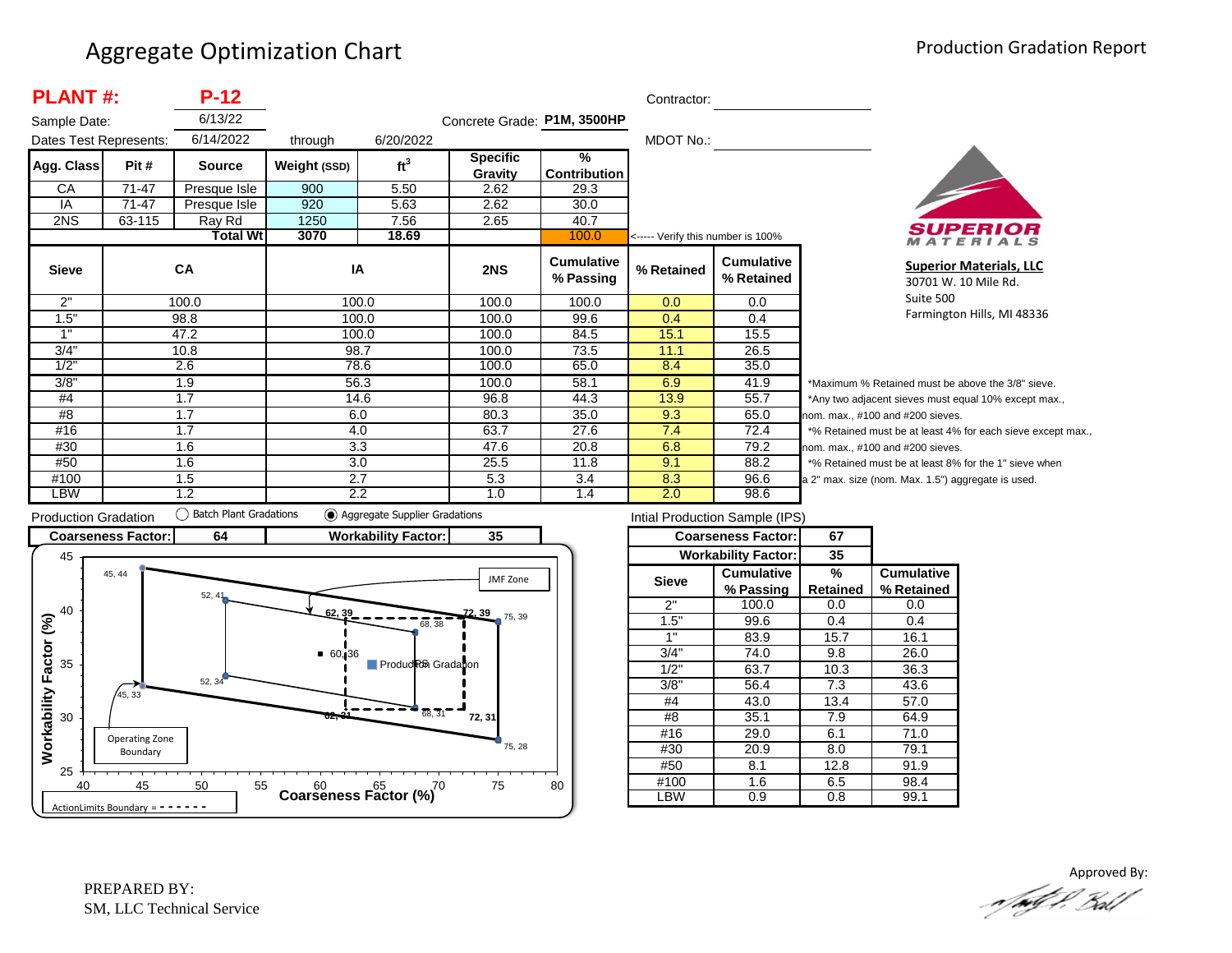| <b>PLANT#:</b><br>$P-32$ |        |                 |              |                 |                             | Contractor:                    |                                   |                                 |          |
|--------------------------|--------|-----------------|--------------|-----------------|-----------------------------|--------------------------------|-----------------------------------|---------------------------------|----------|
| Sample Date:             |        | 6/13/22         |              |                 | Concrete Grade: P1M, 3500HP |                                |                                   |                                 |          |
| Dates Test Represents:   |        | 6/14/2022       | through      | 6/20/2022       |                             |                                | MDOT No.:                         |                                 |          |
| Agg. Class               | Pit #  | <b>Source</b>   | Weight (SSD) | ft <sup>3</sup> | <b>Specific</b>             | %                              |                                   |                                 |          |
|                          |        |                 |              |                 | Gravity                     | <b>Contribution</b>            |                                   |                                 |          |
| CA                       | 71-47  | Presque Isle    | 900          | 5.50            | 2.62                        | 29.3                           |                                   |                                 |          |
| IA                       | 71-47  | Presque Isle    | 920          | 5.63            | 2.62                        | 30.0                           |                                   |                                 |          |
| 2NS                      | 95-013 | Smelter Bay     | 1250         | 7.56            | 2.65                        | 40.7                           |                                   |                                 |          |
|                          |        | <b>Total Wt</b> | 3070         | 18.69           |                             | 100.0                          | <----- Verify this number is 100% |                                 |          |
| <b>Sieve</b>             |        | <b>CA</b>       | IA           |                 | 2NS                         | <b>Cumulative</b><br>% Passing | % Retained                        | <b>Cumulative</b><br>% Retained |          |
| 2"                       |        | 100.0           |              | 100.0           | 100.0                       | 100.0                          | 0.0                               | 0.0                             |          |
| 1.5"                     |        | 98.8            |              | 100.0           | 100.0                       | 99.6                           | 0.4                               | 0.4                             |          |
| 1"                       |        | 47.2            |              | 100.0           | 100.0                       | 84.5                           | 15.1                              | 15.5                            |          |
| 3/4"                     |        | 10.8            |              | 98.7            | 100.0                       | 73.5                           | 11.1                              | 26.5                            |          |
| 1/2"                     |        | 2.6             |              | 78.6            | 100.0                       | 65.0                           | 8.4                               | 35.0                            |          |
| 3/8"                     |        | 1.9             |              | 56.3            | 100.0                       | 58.1                           | 6.9                               | 41.9                            | $^\star$ |
| #4                       |        | 1.7             |              | 14.6            | 97.0                        | 44.4                           | 13.8                              | 55.6                            | $^\star$ |
| #8                       |        | 1.7             | 6.0          |                 | 85.1                        | 36.9                           | 7.4                               | 63.1                            | no       |
| #16                      |        | 1.7             |              | 4.0             | 70.6                        | 30.4                           | 6.5                               | 69.6                            |          |
| #30                      |        | 1.6             |              | 3.3             | 51.0                        | 22.2                           | 8.2                               | 77.8                            | no       |
| #50                      |        | 1.6             |              | 3.0             | 24.8                        | 11.5                           | 10.8                              | 88.5                            |          |
| #100                     |        | 1.5             | 2.7          |                 | 7.3                         | 4.2                            | 7.2                               | 95.8                            | la 2     |
| LBW                      |        | 1.2             |              | 2.2             | 1.4                         | 1.6                            | 2.6                               | 98.4                            |          |



**Superior Materials, LLC** 30701 W. 10 Mile Rd. Suite 500 Farmington Hills, MI 48336

Maximum % Retained must be above the 3/8" sieve. Any two adjacent sieves must equal 10% except max.,  $m.$  max.,  $#100$  and  $#200$  sieves. % Retained must be at least 4% for each sieve except max.,  $km.$  max.,  $#100$  and  $#200$  sieves. % Retained must be at least 8% for the 1" sieve when 2" max. size (nom. Max. 1.5") aggregate is used.



| Intial Production Sample (IPS) |                            |          |                   |  |  |  |  |  |
|--------------------------------|----------------------------|----------|-------------------|--|--|--|--|--|
|                                | <b>Coarseness Factor:</b>  | 65       |                   |  |  |  |  |  |
|                                | <b>Workability Factor:</b> | 36       |                   |  |  |  |  |  |
| <b>Sieve</b>                   | <b>Cumulative</b>          | %        | <b>Cumulative</b> |  |  |  |  |  |
|                                | % Passing                  | Retained | % Retained        |  |  |  |  |  |
| 2"                             | 100.0                      | 0.0      | 0.0               |  |  |  |  |  |
| 1.5"                           | 99.0                       | 0.6      | 0.6               |  |  |  |  |  |
| 1"                             | 84.0                       | 15.3     | 16.0              |  |  |  |  |  |
| 3/4"                           | 73.5                       | 10.5     | 26.5              |  |  |  |  |  |
| 1/2"                           | 65.2                       | 8.2      | 34.8              |  |  |  |  |  |
| 3/8"                           | 58.2                       | 7.1      | 41.8              |  |  |  |  |  |
| #4                             | 44.1                       | 14.1     | 55.9              |  |  |  |  |  |
| #8                             | 35.5                       | 8.6      | 64.5              |  |  |  |  |  |
| #16                            | 29.1                       | 6.4      | 70.9              |  |  |  |  |  |
| #30                            | 21.9                       | 7.3      | 78.1              |  |  |  |  |  |
| #50                            | 9.6                        |          | 90.4              |  |  |  |  |  |
| #100                           | 2.6                        | 7.1      | 97.4              |  |  |  |  |  |
| LBW                            | 1.0                        | 1.6      | 99.0              |  |  |  |  |  |
|                                |                            |          |                   |  |  |  |  |  |

Approved By:<br>Approved By: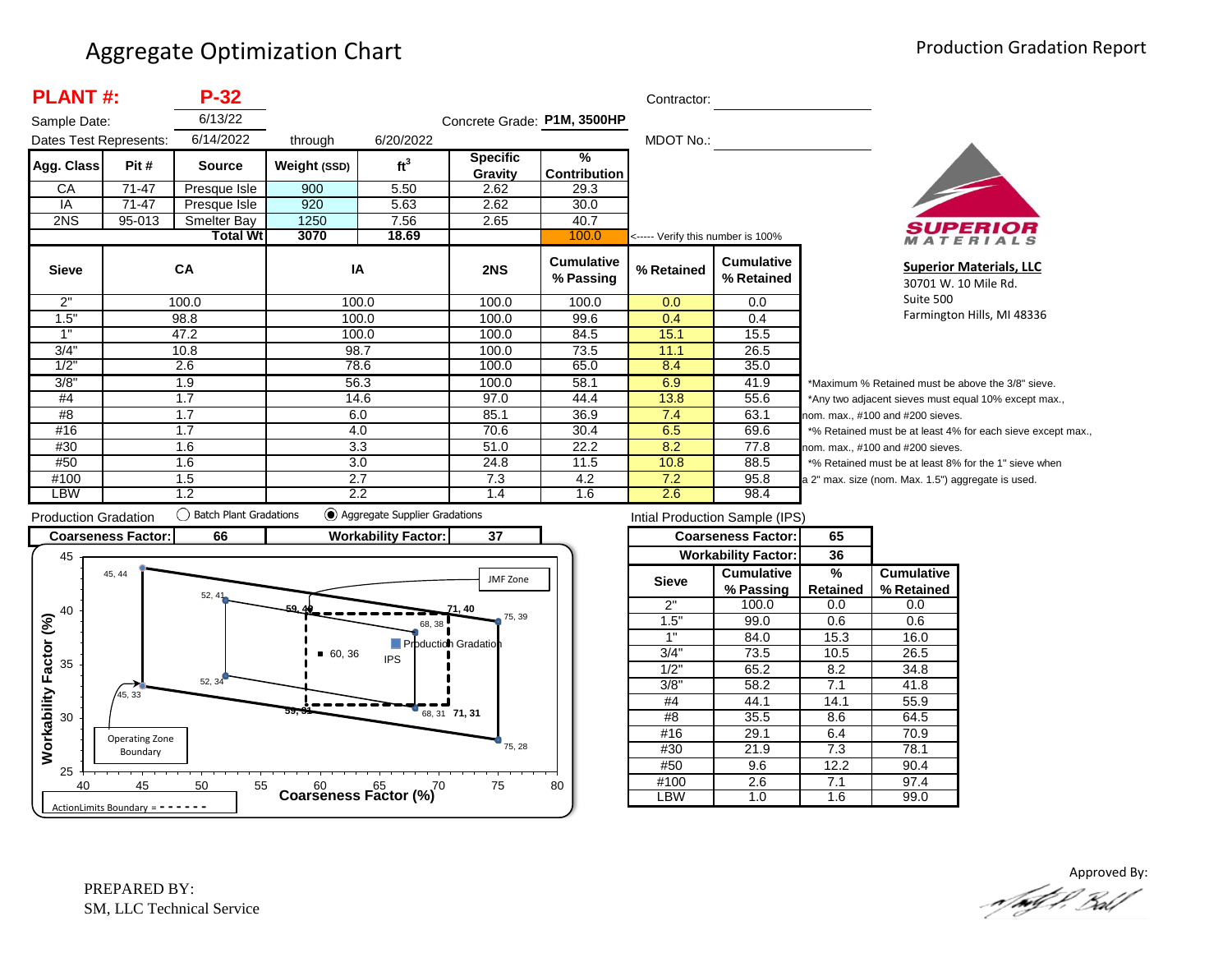| <b>PLANT#:</b><br>$P-35$ |        |                 |              |                 |                             | Contractor:                          |                                   |                                 |
|--------------------------|--------|-----------------|--------------|-----------------|-----------------------------|--------------------------------------|-----------------------------------|---------------------------------|
| Sample Date:             |        | 6/13/22         |              |                 | Concrete Grade: P1M, 3500HP |                                      |                                   |                                 |
| Dates Test Represents:   |        | 6/14/2022       | through      | 6/20/2022       |                             |                                      | MDOT No.:                         |                                 |
| Agg. Class               | Pit #  | <b>Source</b>   | Weight (SSD) | ft <sup>3</sup> | <b>Specific</b><br>Gravity  | $\frac{9}{6}$<br><b>Contribution</b> |                                   |                                 |
| CA                       | 58-003 | Stoneco         | 1370         | 8.16            | 2.69                        | 43.9                                 |                                   |                                 |
| IA                       | 58-003 | Stoneco         | 550          | 3.28            | 2.69                        | 17.6                                 |                                   |                                 |
| 2NS                      | 81-019 | Pleasant Lake   | 1200         | 7.26            | 2.65                        | 38.5                                 |                                   |                                 |
|                          |        | <b>Total Wt</b> | 3120         | 18.70           |                             | 100.0                                | <----- Verify this number is 100% |                                 |
| <b>Sieve</b>             |        | <b>CA</b>       | IA           |                 | 2NS                         | <b>Cumulative</b><br>% Passing       | % Retained                        | <b>Cumulative</b><br>% Retained |
| 2"                       |        | 100.0           |              | 100.0           | 100.0                       | 100.0                                | 0.0                               | 0.0                             |
| 1.5"                     |        | 100.0           |              | 100.0           | 100.0                       | 100.0                                | 0.0                               | 0.0                             |
| 1"                       |        | 62.2            |              | 100.0           | 100.0                       | 83.4                                 | 16.6                              | 16.6                            |
| 3/4"                     |        | 33.8            |              | 100.0           | 100.0                       | 70.9                                 | 12.5                              | 29.1                            |
| 1/2"                     |        | 16.4            |              | 95.5            | 100.0                       | 62.5                                 | 8.4                               | 37.5                            |
| 3/8"                     |        | 7.4             | 83.6         |                 | 100.0                       | 56.4                                 | 6.0                               | 43.6                            |
| #4                       | 3.3    |                 | 26.6         |                 | 98.7                        | 44.1                                 | 12.3                              | 55.9                            |
| #8                       | 2.4    |                 |              | 7.5             | 84.6                        | 34.9                                 | 9.2                               | 65.1<br>nc                      |
| #16                      |        | 1.9             |              | 3.5             | 68.5                        | 27.8                                 | 7.1                               | 72.2                            |
| #30                      |        | 1.6             |              | 2.4             | 51.7                        | 21.0                                 | 6.8                               | 79.0<br>nc                      |
| #50                      |        | 1.5             |              | 2.2             | 24.5                        | 10.5                                 | 10.5                              | 89.5                            |
| #100                     |        | 1.4             |              | 2.0             | 7.2                         | 3.7                                  | 6.7                               | 96.3<br>$a$ :                   |
| LBW                      |        | 1.3             |              | 1.8             | 1.2                         | 1.3                                  | 2.4                               | 98.7                            |



**Superior Materials, LLC** 30701 W. 10 Mile Rd. Suite 500 Farmington Hills, MI 48336

Maximum % Retained must be above the 3/8" sieve. Any two adjacent sieves must equal 10% except max.,  $\mathsf{pm}$ . max., #100 and #200 sieves. % Retained must be at least 4% for each sieve except max.,  $om.$  max.,  $#100$  and  $#200$  sieves. % Retained must be at least 8% for the 1" sieve when 2" max. size (nom. Max. 1.5") aggregate is used.



| Intial Production Sample (IPS) |                            |          |                   |  |  |  |  |  |
|--------------------------------|----------------------------|----------|-------------------|--|--|--|--|--|
|                                | <b>Coarseness Factor:</b>  | 67       |                   |  |  |  |  |  |
|                                | <b>Workability Factor:</b> | 35       |                   |  |  |  |  |  |
| <b>Sieve</b>                   | <b>Cumulative</b>          | %        | <b>Cumulative</b> |  |  |  |  |  |
|                                | % Passing                  | Retained | % Retained        |  |  |  |  |  |
| 2"                             | 100.0                      | 0.0      | 0.0               |  |  |  |  |  |
| 1.5"                           | 100.0                      | 0.0      | 0.0               |  |  |  |  |  |
| 1"                             | 86.9                       | 13.1     | 13.1              |  |  |  |  |  |
| 3/4"                           | 76.1                       | 10.8     | 23.9              |  |  |  |  |  |
| 1/2"                           | 63.7                       | 12.4     | 36.3              |  |  |  |  |  |
| 3/8"                           | 56.2                       | 7.5      | 43.8              |  |  |  |  |  |
| #4                             | 43.2                       | 13.0     | 56.8              |  |  |  |  |  |
| #8                             | 34.7                       | 8.5      | 65.3              |  |  |  |  |  |
| #16                            | 27.5                       | 7.2      | 72.5              |  |  |  |  |  |
| #30                            | 20.6                       | 7.0      | 79.4              |  |  |  |  |  |
| #50                            | 9.0                        | 11.6     | 91.0              |  |  |  |  |  |
| #100                           | 2.1                        | 6.9      | 97.9              |  |  |  |  |  |
| ∟BW                            | 1.0                        | 1.1      | 99.0              |  |  |  |  |  |

Approved By:<br>Approved By: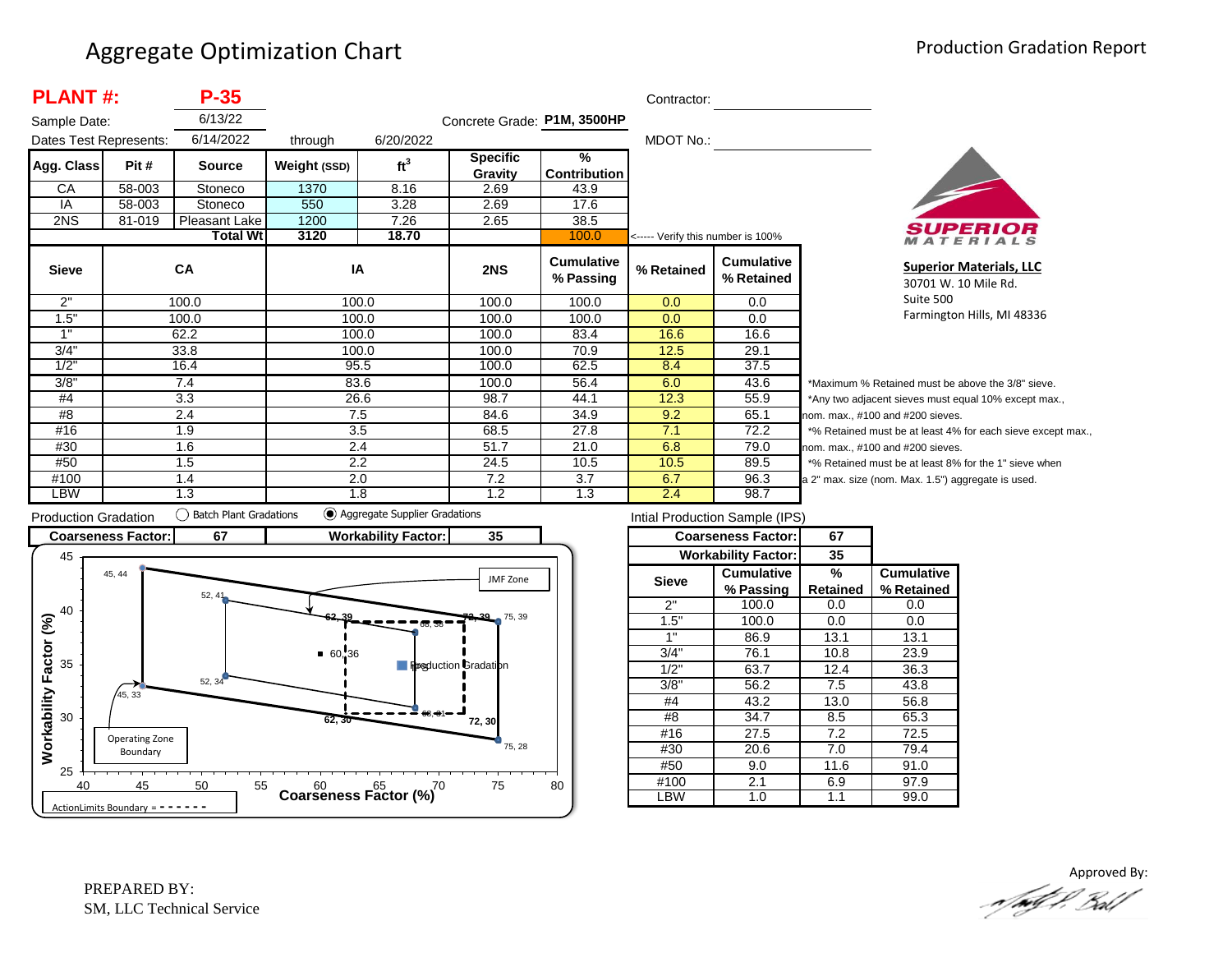| <b>PLANT#:</b>         |       | $P-36$          |              |                 |                             |                                | Contractor:                       |                                 |                |  |
|------------------------|-------|-----------------|--------------|-----------------|-----------------------------|--------------------------------|-----------------------------------|---------------------------------|----------------|--|
| Sample Date:           |       | 6/13/22         |              |                 | Concrete Grade: P1M, 3500HP |                                |                                   |                                 |                |  |
| Dates Test Represents: |       | 6/14/2022       | through      | 6/20/2022       |                             |                                | MDOT No.:                         |                                 |                |  |
| Agg. Class             | Pit # | <b>Source</b>   | Weight (SSD) | ft <sup>3</sup> | <b>Specific</b><br>Gravity  | $\frac{9}{6}$<br>Contribution  |                                   |                                 |                |  |
| СA                     | 71-47 | Presque Isle    | 900          | 5.50            | 2.62                        | 29.3                           |                                   |                                 |                |  |
| IA                     | 71-47 | Presque Isle    | 970          | 5.93            | 2.62                        | 31.6                           |                                   |                                 |                |  |
| 2NS                    | 63-92 | Grange Hall     | 1200         | 7.26            | 2.65                        | 39.1                           |                                   |                                 |                |  |
|                        |       | <b>Total Wt</b> | 3070         | 18.70           |                             | 100.0                          | <----- Verify this number is 100% |                                 |                |  |
| <b>Sieve</b>           |       | CA              | IA           |                 | 2NS                         | <b>Cumulative</b><br>% Passing | % Retained                        | <b>Cumulative</b><br>% Retained |                |  |
| 2"                     |       | 100.0           |              | 100.0           | 100.0                       | 100.0                          | 0.0                               | 0.0                             |                |  |
| 1.5"                   |       | 98.8            |              | 100.0           | 100.0                       | 99.6                           | 0.4                               | 0.4                             |                |  |
| 1"                     |       | 47.2            |              | 100.0           | 100.0                       | 84.5                           | 15.1                              | 15.5                            |                |  |
| 3/4"                   |       | 10.8            |              | 98.7            | 100.0                       | 73.4                           | 11.1                              | 26.6                            |                |  |
| 1/2"                   |       | 2.6             |              | 78.6            | 100.0                       | 64.7                           | 8.8                               | 35.3                            |                |  |
| 3/8"                   | 1.9   |                 |              | 56.3            | 100.0                       | 57.4                           | 7.3                               | 42.6                            | *Μ             |  |
| #4                     | 1.7   |                 |              | 14.6            | 97.2                        | 43.1                           | 14.3                              | 56.9                            | */             |  |
| #8                     | 1.7   |                 | 6.0          |                 | 81.6                        | 34.3                           | 8.8                               | 65.7                            | nor            |  |
| #16                    | 1.7   |                 |              | 4.0             | 67.0                        | 28.0                           | 6.3                               | 72.0                            | $*_{0}$        |  |
| #30                    | 1.6   |                 |              | 3.3             | 49.6                        | 20.9                           | 7.1                               | 79.1                            | nor            |  |
| #50                    | 1.6   |                 |              | 3.0             | 23.0                        | 10.4                           | 10.5                              | 89.6                            | $*_{0}$        |  |
| #100                   |       | 1.5             |              | 2.7             | 2.5                         | 2.3                            | 8.1                               | 97.7                            | a <sub>2</sub> |  |
| <b>LBW</b>             |       | 1.2             |              | 2.2             | 0.3                         | 1.2                            | 1.1                               | 98.8                            |                |  |



**Superior Materials, LLC** 30701 W. 10 Mile Rd. Suite 500 Farmington Hills, MI 48336

Maximum % Retained must be above the 3/8" sieve. Any two adjacent sieves must equal 10% except max., m. max., #100 and #200 sieves. % Retained must be at least 4% for each sieve except max., m. max., #100 and #200 sieves. % Retained must be at least 8% for the 1" sieve when <sup>2"</sup> max. size (nom. Max. 1.5") aggregate is used.



| Intial Production Sample (IPS) |                            |                 |                   |  |  |  |  |  |
|--------------------------------|----------------------------|-----------------|-------------------|--|--|--|--|--|
|                                | <b>Coarseness Factor:</b>  | 67              |                   |  |  |  |  |  |
|                                | <b>Workability Factor:</b> | 35              |                   |  |  |  |  |  |
| <b>Sieve</b>                   | <b>Cumulative</b>          | %               | <b>Cumulative</b> |  |  |  |  |  |
|                                | % Passing                  | <b>Retained</b> | % Retained        |  |  |  |  |  |
| 2"                             | 100.0                      | 0.0             | 0.0               |  |  |  |  |  |
| 1.5"                           | 100.0                      | 0.0             | 0.0               |  |  |  |  |  |
| 1"                             | 85.0                       | 15.0            | 15.0              |  |  |  |  |  |
| 3/4"                           | 72.1                       | 12.9            | 27.9              |  |  |  |  |  |
| 1/2"                           | 64.5                       | 7.6             | 35.5              |  |  |  |  |  |
| 3/8"                           | 56.5                       | 8.0             | 43.5              |  |  |  |  |  |
| #4                             | 42.7                       | 13.8            | 57.3              |  |  |  |  |  |
| #8                             | 34.9                       | 7.8             | 65.1              |  |  |  |  |  |
| #16                            | 29.0                       | 5.9             | 71.0              |  |  |  |  |  |
| #30                            | 21.0                       | 8.0             | 79.0              |  |  |  |  |  |
| #50                            | 8.2                        |                 | 91.8              |  |  |  |  |  |
| #100                           | 1.6                        |                 | 98.4              |  |  |  |  |  |
| LBW                            | 0.7                        |                 | 99.3              |  |  |  |  |  |
|                                |                            |                 |                   |  |  |  |  |  |

Approved By:<br>Approved By: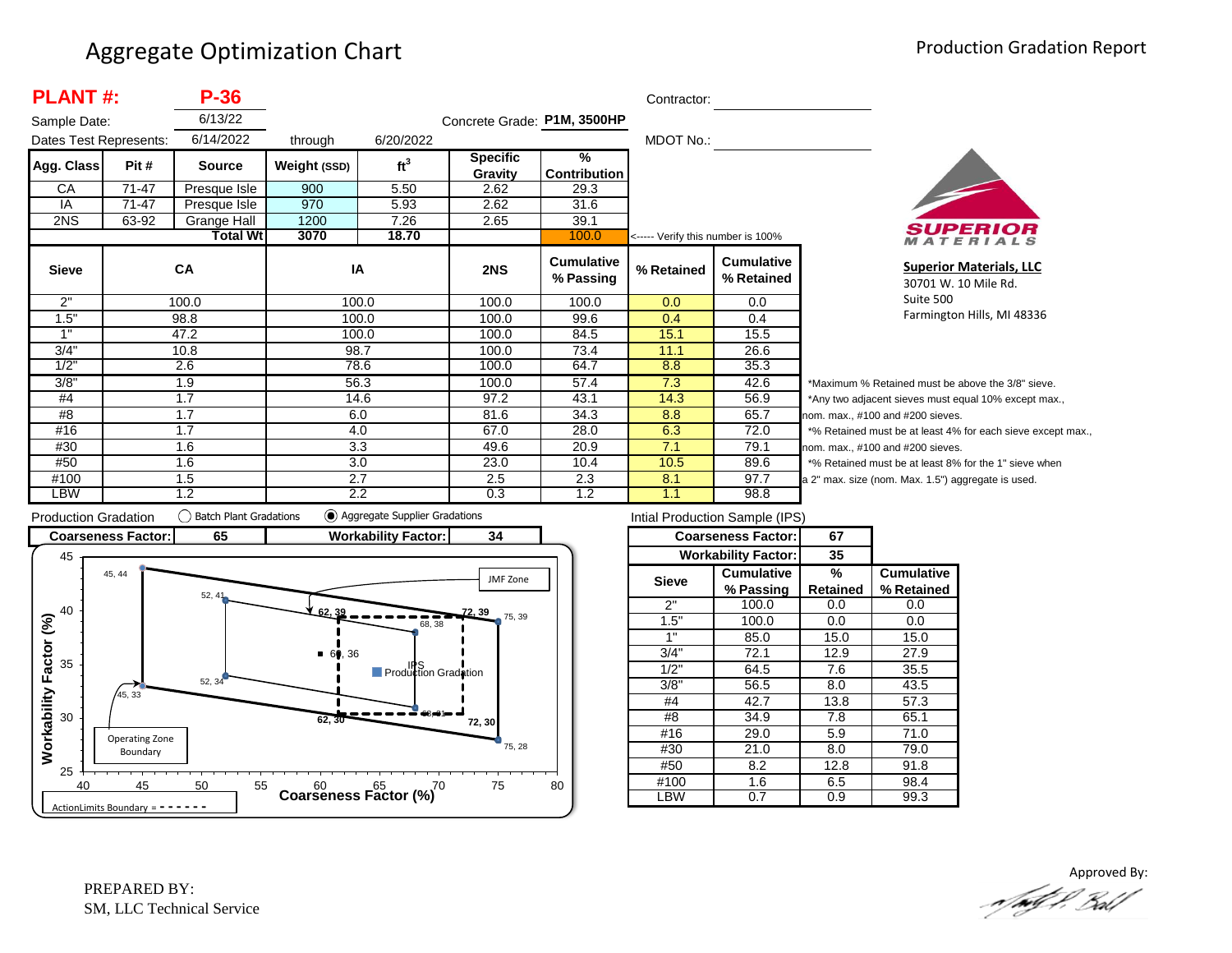| <b>PLANT#:</b>         |        | P-39             |              |                 |                             |                                | Contractor:                       |                                 |                |
|------------------------|--------|------------------|--------------|-----------------|-----------------------------|--------------------------------|-----------------------------------|---------------------------------|----------------|
| Sample Date:           |        | 6/13/22          |              |                 | Concrete Grade: P1M, 3500HP |                                |                                   |                                 |                |
| Dates Test Represents: |        | 6/14/2022        | through      | 6/20/2022       |                             |                                | MDOT No.:                         |                                 |                |
| Agg. Class             | Pit #  | <b>Source</b>    | Weight (SSD) | ft <sup>3</sup> | <b>Specific</b>             | $\frac{9}{6}$                  |                                   |                                 |                |
|                        |        |                  |              |                 | Gravity                     | <b>Contribution</b>            |                                   |                                 |                |
| СA                     | 71-47  | Presque Isle     | 1020         | 6.24            | 2.62                        | 33.2                           |                                   |                                 |                |
| IA                     | 71-47  | Presque Isle     | 800          | 4.89            | 2.62                        | 26.1                           |                                   |                                 |                |
| 2NS                    | 44-051 | Krake Willis Rd  | 1250         | 7.56            | 2.65                        | 40.7                           |                                   |                                 |                |
|                        |        | <b>Total Wtl</b> | 3070         | 18.69           |                             | 100.0                          | <----- Verify this number is 100% |                                 |                |
| <b>Sieve</b>           |        | CA               | IA           |                 | 2NS                         | <b>Cumulative</b><br>% Passing | % Retained                        | <b>Cumulative</b><br>% Retained |                |
| 2"                     |        | 100.0            | 100.0        |                 | 100.0                       | 100.0                          | 0.0                               | 0.0                             |                |
| 1.5"                   |        | 96.2             | 100.0        |                 | 100.0                       | 98.7                           | 1.3                               | 1.3                             |                |
| 1"                     |        | 45.6             | 100.0        |                 | 100.0                       | 81.9                           | 16.8                              | 18.1                            |                |
| 3/4"                   |        | 12.4             | 98.4         |                 | 100.0                       | 70.5                           | 11.4                              | 29.5                            |                |
| 1/2"                   |        | 3.3              | 83.4         |                 | 100.0                       | 63.5                           | 6.9                               | 36.5                            |                |
| 3/8"                   |        | 2.3              | 62.3         |                 | 100.0                       | 57.7                           | 5.8                               | 42.3                            | *Μ             |
| #4                     | 1.8    |                  | 16.3         |                 | 96.1                        | 44.0                           | 13.7                              | 56.0                            | *Α             |
| #8                     | 1.7    |                  | 4.7          |                 | 80.7                        | 34.6                           | 9.3                               | 65.4                            | nor            |
| #16                    |        | 1.6              | 2.9          |                 | 66.1                        | 28.2                           | 6.4                               | 71.8                            | $*_{\circ}$    |
| #30                    |        | 1.5              | 2.6          |                 | 50.0                        | 21.5                           | 6.7                               | 78.5                            | nor            |
| #50                    |        | 1.4              | 2.4          |                 | 26.1                        | 11.7                           | 9.8                               | 88.3                            | $*_{\circ}$    |
| #100                   |        | 1.3              | 2.3          |                 | 10.0                        | 5.1                            | 6.6                               | 94.9                            | a <sub>2</sub> |
| LBW                    |        | 1.1              | 2.1          |                 | 2.1                         | 1.8                            | 3.3                               | 98.2                            |                |



**Superior Materials, LLC** 30701 W. 10 Mile Rd. Suite 500 Farmington Hills, MI 48336

Maximum % Retained must be above the 3/8" sieve. Any two adjacent sieves must equal 10% except max., m. max., #100 and #200 sieves. % Retained must be at least 4% for each sieve except max., m. max., #100 and #200 sieves. % Retained must be at least 8% for the 1" sieve when " max. size (nom. Max. 1.5") aggregate is used.



| Intial Production Sample (IPS) |                            |          |                   |  |  |  |  |  |  |
|--------------------------------|----------------------------|----------|-------------------|--|--|--|--|--|--|
|                                | <b>Coarseness Factor:</b>  | 65       |                   |  |  |  |  |  |  |
|                                | <b>Workability Factor:</b> | 35       |                   |  |  |  |  |  |  |
| <b>Sieve</b>                   | Cumulative                 | %        | <b>Cumulative</b> |  |  |  |  |  |  |
|                                | % Passing                  | Retained | % Retained        |  |  |  |  |  |  |
| 2"                             | 100.0                      | 0.0      | 0.0               |  |  |  |  |  |  |
| 1.5"                           | 99.6                       | 0.4      | 0.4               |  |  |  |  |  |  |
| 1"                             | 83.9                       | 15.7     | 16.1              |  |  |  |  |  |  |
| 3/4"                           | 74.1                       | 9.8      | 25.9              |  |  |  |  |  |  |
| 1/2"                           | 64.3                       | 9.7      | 35.7              |  |  |  |  |  |  |
| 3/8"                           | 57.5                       | 6.8      | 42.5              |  |  |  |  |  |  |
| #4                             | 44.5                       | 13.1     | 55.5              |  |  |  |  |  |  |
| #8                             | 35.1                       | 9.4      | 64.9              |  |  |  |  |  |  |
| #16                            | 27.9                       | 7.2      | 72.1              |  |  |  |  |  |  |
| #30                            | 21.7                       | 6.2      | 78.3              |  |  |  |  |  |  |
| #50                            | 12.6                       |          | 87.4              |  |  |  |  |  |  |
| 3.5<br>#100                    |                            | 9.1      | 96.5              |  |  |  |  |  |  |
| _BW                            | 1.2                        | 2.4      | 98.8              |  |  |  |  |  |  |

Approved By:<br>Approved By: